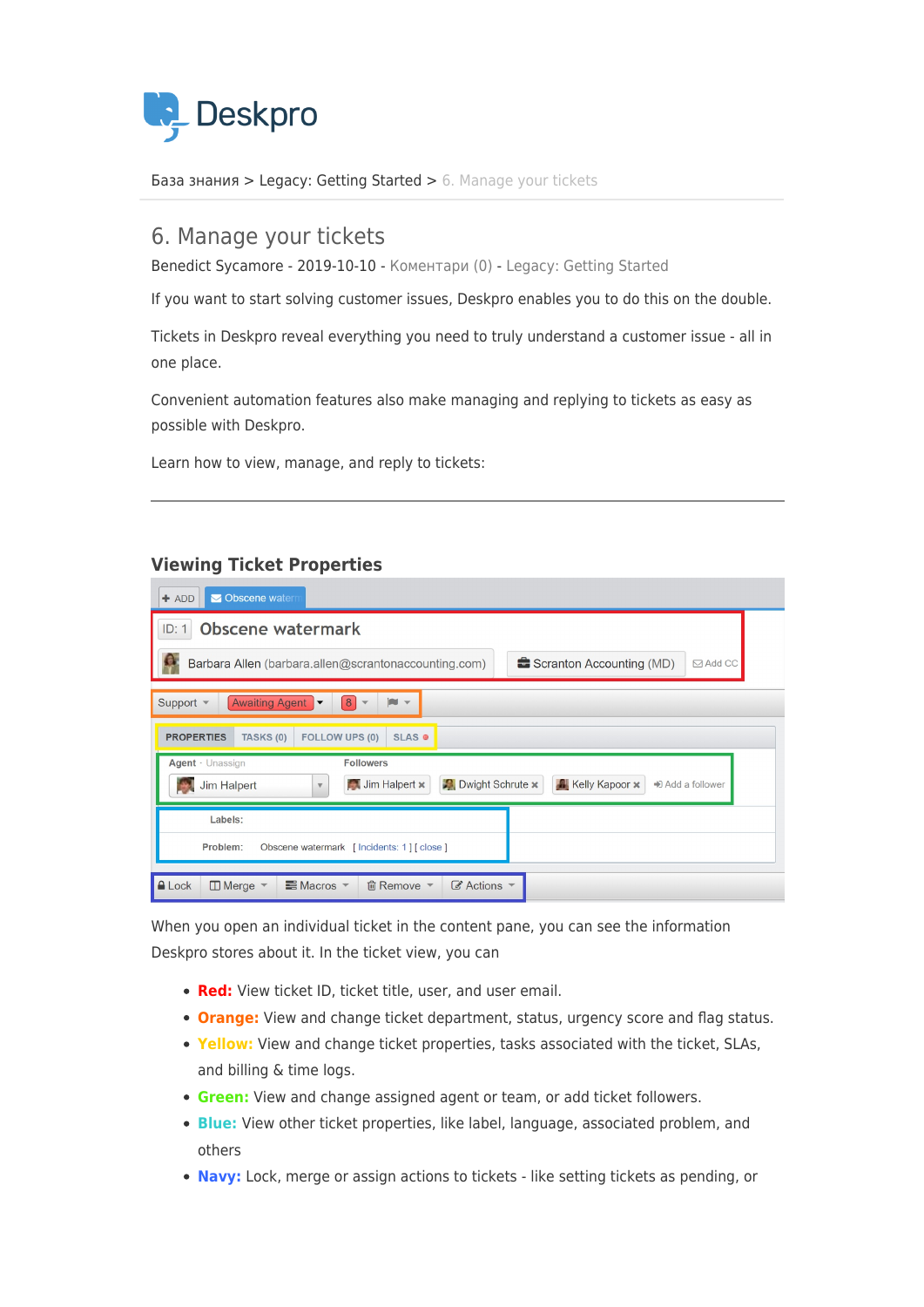assigning ticket content as the basis of a new knowledgebase article suggestion.

## **Replying to a Ticket**

|                                                                                          | ALock   □ Merge =   三 Macros =   ■ Remove =   ■ Actions =                                                                                                             |  |  |  |  |  |  |  |  |  |  |
|------------------------------------------------------------------------------------------|-----------------------------------------------------------------------------------------------------------------------------------------------------------------------|--|--|--|--|--|--|--|--|--|--|
|                                                                                          |                                                                                                                                                                       |  |  |  |  |  |  |  |  |  |  |
| <b>REPLY NOTE FORWARD</b>                                                                |                                                                                                                                                                       |  |  |  |  |  |  |  |  |  |  |
|                                                                                          | <b>B</b> <i>I</i> U   1 <u>A</u> = ≡ ≡ ≡ ≡ □ □ □ ∞ -   ◇ X<br>Attach Rippets                                                                                          |  |  |  |  |  |  |  |  |  |  |
|                                                                                          |                                                                                                                                                                       |  |  |  |  |  |  |  |  |  |  |
|                                                                                          |                                                                                                                                                                       |  |  |  |  |  |  |  |  |  |  |
|                                                                                          |                                                                                                                                                                       |  |  |  |  |  |  |  |  |  |  |
|                                                                                          |                                                                                                                                                                       |  |  |  |  |  |  |  |  |  |  |
| Send Reply as Awaiting User A DAgent: Me ▼ D Team: A Team ▼ D Close Tab V Ø Email User V |                                                                                                                                                                       |  |  |  |  |  |  |  |  |  |  |
| MESSAGES FULL LOG DATES & TIMES                                                          |                                                                                                                                                                       |  |  |  |  |  |  |  |  |  |  |
| Barbara Allen<br>sbarbara.allen@scrantonaccounting.com><br>21 minutes ago<br><b>H1</b>   |                                                                                                                                                                       |  |  |  |  |  |  |  |  |  |  |
|                                                                                          | I have received a shipment of paper, and there is an obscene watermark on the full delivery. I am very unhappy and this paper cannot be used. Please respond quickly. |  |  |  |  |  |  |  |  |  |  |
|                                                                                          | Barbara                                                                                                                                                               |  |  |  |  |  |  |  |  |  |  |

Replying to tickets with Deskpro is pretty simple, and incredibly easy once you're up to speed. Here's how it's done:

- Use tabs to either reply directly to a user, create an internal note for colleagues to see, or forward on to another agent or department.
- Use a fully-featured text editor to craft responses that look as good as they are useful.
- Drag and drop attachments, or images directly into the reply interface.
- Use snippets an incredibly useful Deskpro feature that allows you to create, manage, and use pre-defined responses when replying to customers.
- Set ticket status and assigned agent after your reply.

## **Viewing Ticket Messages**